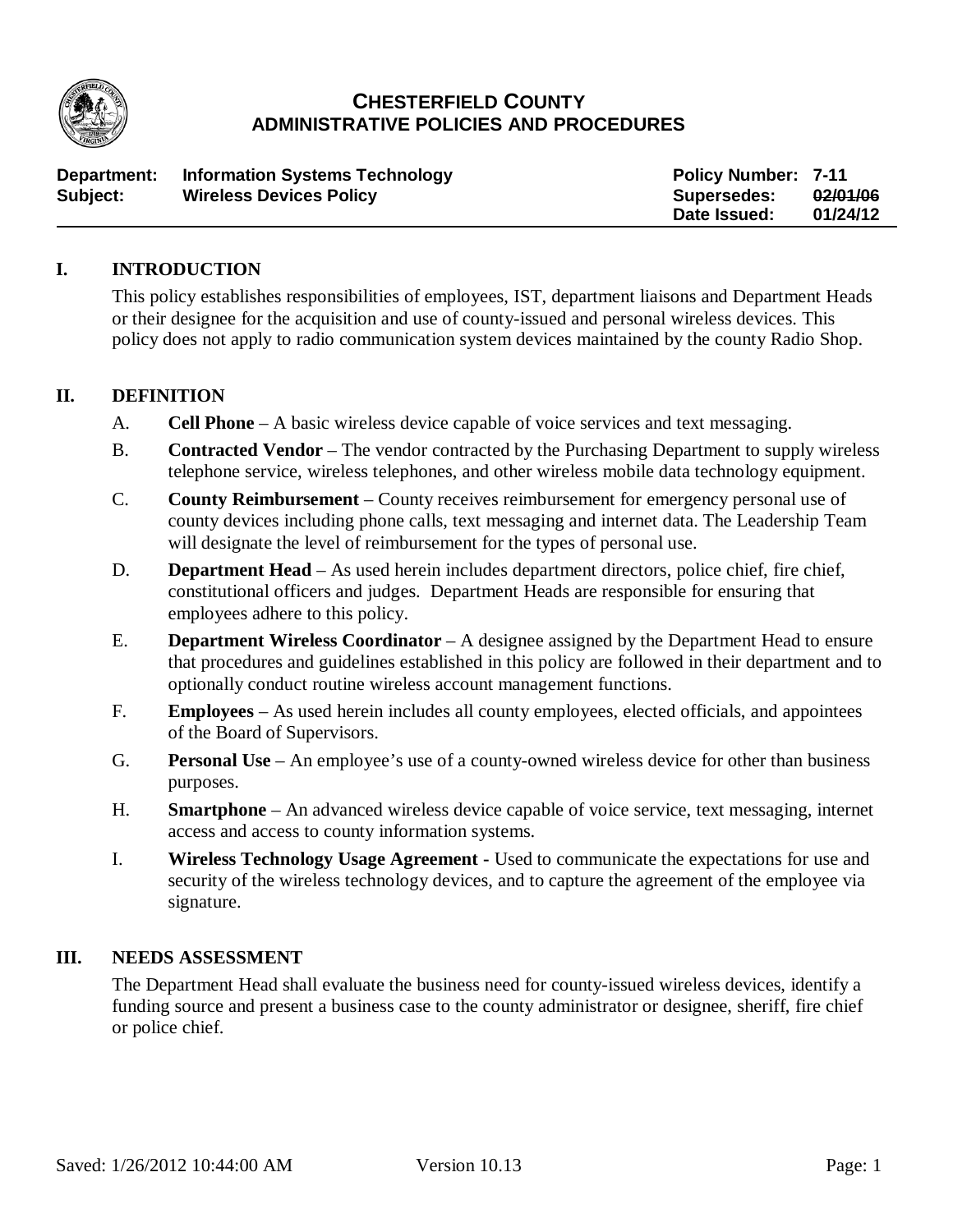The Leadership Team reserves the right to require employees of a certain classification to provide their own wireless device. Classification can be based on department, title, salary, duties or other factors.

## **IV. WIRELESS SERVICE THROUGH COUNTY CONTRACT**

## A. **ACQUIRING NEW OR MODIFICATIONS TO WIRELESS DEVICE SERVICE**

All requirements referenced in this policy must be met before orders for new or modified service and equipment are obtained from the contracted vendor. Service resulting from any unauthorized establishment of wireless devices or service without proper approvals may be suspended until the appropriate documentation and forms are completed. Master contractual agreements with the wireless vendor(s) for county-issued wireless technology shall be coordinated by IST in cooperation with the Purchasing department. Department Heads or their designees may, with the approval of their deputy county administrator, sheriff, police chief or fire chief and the CIO, handle routine Cell Phone account management functions for their departments. Department Heads may appoint Department Wireless Coordinator(s) to perform these account management functions, and serve as liaison to IST. Account management functions for Smartphones and other wireless devices that connect to county networks or provide access to county data will be performed by IST.

- 1. **Approval and Denial -** Approval or denial of the request for county wireless service will be made by the county administrator or designee, sheriff, police chief or fire chief. If the request is approved, the employee will sign the Wireless Technology Usage Agreement before any service order is placed.
- 2. **Training –** Once the request is approved, the employee will be directed to a training class for wireless technology awareness. Completion of the training class is mandatory for employees using county-issued or personal wireless devices for county business purposes. IST or the Department Head may require recertification of employees.

#### B. **WIRELESS DEVICE TECHNOLOGY BILLING AND RECONCILIATION REVIEW**

Personal Use of any county-issued wireless device is limited to emergency use, and is otherwise prohibited.

- 1. Billing will be reconciled in accordance with county procedures.
- 2. The county will be compensated for Personal Use of any county device in accordance with the rates set by the Leadership Team and documented on the IST section of the intranet. Reimbursement to the county shall be made on a monthly basis.
- 3. The director of the Internal Audit department or designee shall conduct audits as necessary in county departments to verify compliance with this policy.

## C. **POOLED MINUTES**

If available through the negotiated contract all voice minutes for county wireless devices will be allocated to one or more "pools" of minutes, as approved by the Leadership Team. Outside of the Leadership Team approval there will be no provision for an independent "pool" of minutes by department or workgroup.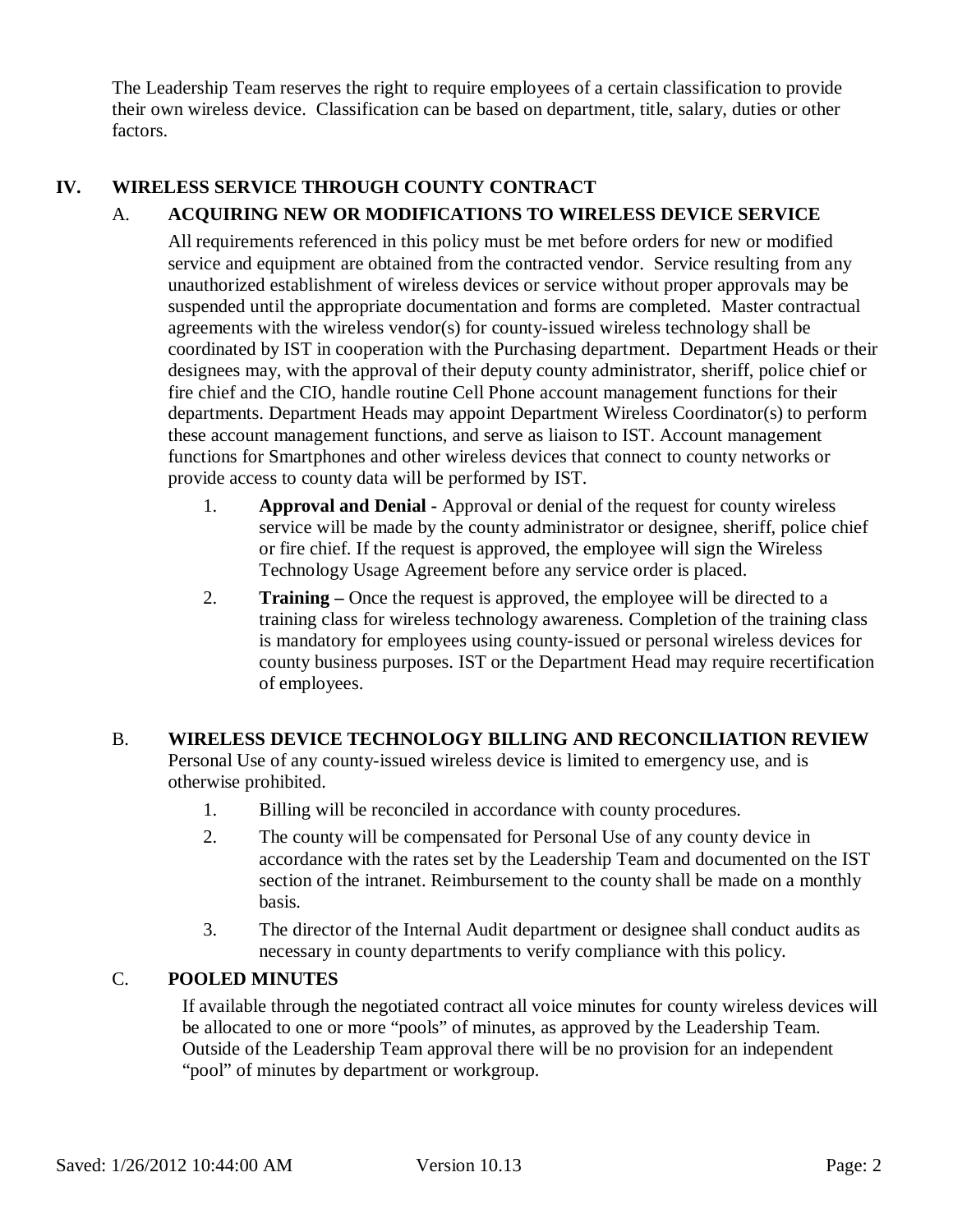## **V. PERSONAL WIRELESS DEVICE USAGE**

Use of personal wireless devices to access county systems and conduct county business is allowed, within the provisions set forth below.

- A. **Approval** Department Head must approve in advance the connection of the employee personal device to county systems and networks, other than publicly available access methods.
- B. **Training** If approved for use, employee will obtain the training required in section IV.A.2.
- C. **Agreement** Execution of the Wireless Technology Usage Agreement by employee shall be required before the use of personal wireless devices will be allowed.
- D. **Connection Methods** Only IST approved methods for connecting to county network and systems through wireless devices will be permitted. Any attempt to circumvent these methods or introduce new methods will be treated as a disciplinary matter in accordance with Chesterfield County Personnel Policy (Chapter 4: Discipline).
- E. **Charges** There may be additional charges for software and services to allow personal wireless devices to access county systems. These expenses will be borne by the department. This includes but is not limited to licensing fees, annual support and maintenance charges.
- F. **Approved Devices** Only IST approved wireless data devices controlled by county security policies will be allowed to store county data (email, calendar, contacts, and files.)
- G. **Mobile Device** Loss, theft or damage, defacement or compromise of the employee owned device shall be reported to IST immediately. Employees are responsible for maintaining the necessary hardware and service without significant down-time in the event of loss, theft or damage.
- H. **Expense Responsibility** All charges incurred on personal wireless devices are the responsibility of the employee. Employee will bear the expense of the insurance and the replacement cost of the device.
- I. **Records Retention** It is the responsibility of the employee to ensure records retention guidelines are adhered to and that public records are protected. Employees should reference Chesterfield County Administrative Policies and Procedures, Records Management Policy (5- 6) as well as the provided wireless technology training classes.
- J. **FOIA** Communications records and data stored sent or received for the purpose of conducting county business are subject to the Freedom of Information Act (FOIA) and apply to both the county-issued and personal wireless devices.
- K. **Agreements** Although IST can advise employees about the selection of personal wireless devices, plans and carriers for county business use, it is the responsibility of the employee to execute all agreements and commitments. Neither the county, IST nor any department shall be liable for any agreements or commitments the employee makes with wireless service providers.
- L. **Prepaid Phones**  Use of a prepaid or a non-contract wireless device owned by the employee for county business purposes is allowed. It is the responsibility of the employee to ensure adequate coverage and quality of the device for purposes of conducting county business. For connection to county systems and data, employees shall consult with IST before purchasing service, in accordance with section V.B.6.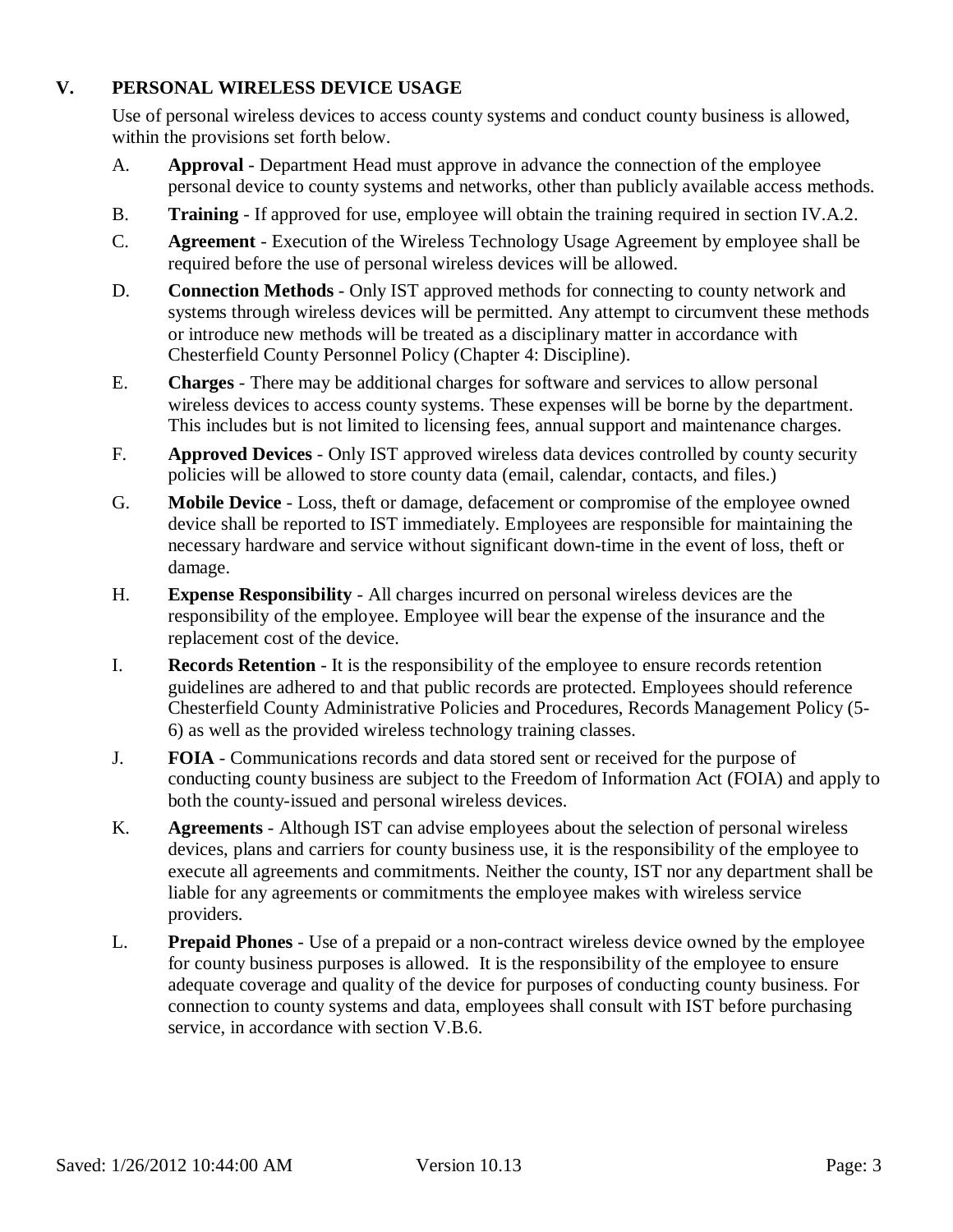### **VI. MISCELLANEOUS PROVISIONS FOR COUNTY-ISSUED WIRELESS DEVICES**

- A. **Hardware Issues** Loss, theft or damage, defacement or compromise of any county-issued device shall be reported to IST immediately.
- B. **Equipment Replacement** Departments shall follow published IST procedures for replacement of equipment.
- C. **Suspension of Service** If a service is not needed temporarily, departments can request by email with IST that wireless service be suspended for a period of time. Department Wireless Coordinators can request by email with IST the reinstatement of wireless service at anytime.
- D. **Disconnection of Service** If a service is no longer needed departments must email IST requesting service disconnection. Any fees associated with early disconnection of service are the responsibility of the department.
- E. **Returned Equipment** Returned devices should adhere to standards defined for the return of devices and destruction of stored data. Equipment that is replaced or no longer needed must be returned in to IST. IST will review and erase data, if possible, or destroy the equipment and forward to General Services Buildings and Grounds in accordance with Purchasing policy 12- 20 Surplus Property.
- F. **Maintenance** In the event maintenance is required the department will contact IST for coordination with the contracted vendor.
- G. **Vendors and Accounts** Any account issues, including billing, pooled minute modification, orders of devices and accessories, and trouble reporting will be handled by IST staff.
- H. **Standards** IST in cooperation with other county technology teams is responsible for setting the device and technology standards for the use of Cell phones, Smartphones and other mobile data devices.
- I. **Processes**  Working in cooperation with other departments, IST is responsible for designing and communicating the business processes necessary for the administration of this policy, the use of wireless devices, and the governance of the technology area.
- J. **Position Descriptions**  Department Heads are encouraged to update the position description questionnaires for their department to include the expectation for the provision and use of wireless devices by employees.
- K. **New Employees**  If the use of a wireless device is a condition of employment for the position, the Department Head shall include the annual cost of the appropriate wireless device and service in the base salary, as communicated in the offer letter. The employee is then responsible for providing the wireless device in accordance with the duties of the position. With deputy county administrator, sheriff, fire chief or police chief approval, Department Heads may choose to provide new employees with a county-issued wireless device.
- L. **Personal Use of County Devices**  Employee's use of county-issued devices for personal reasons is prohibited, except in the event of an emergency. This includes the use of voice, text, data and other features of the county-issued device.
- M. **Procurement**  Departments shall follow all purchasing policy guidelines as set forth in Purchasing Policy 12-7: Delegated Purchasing Authority.